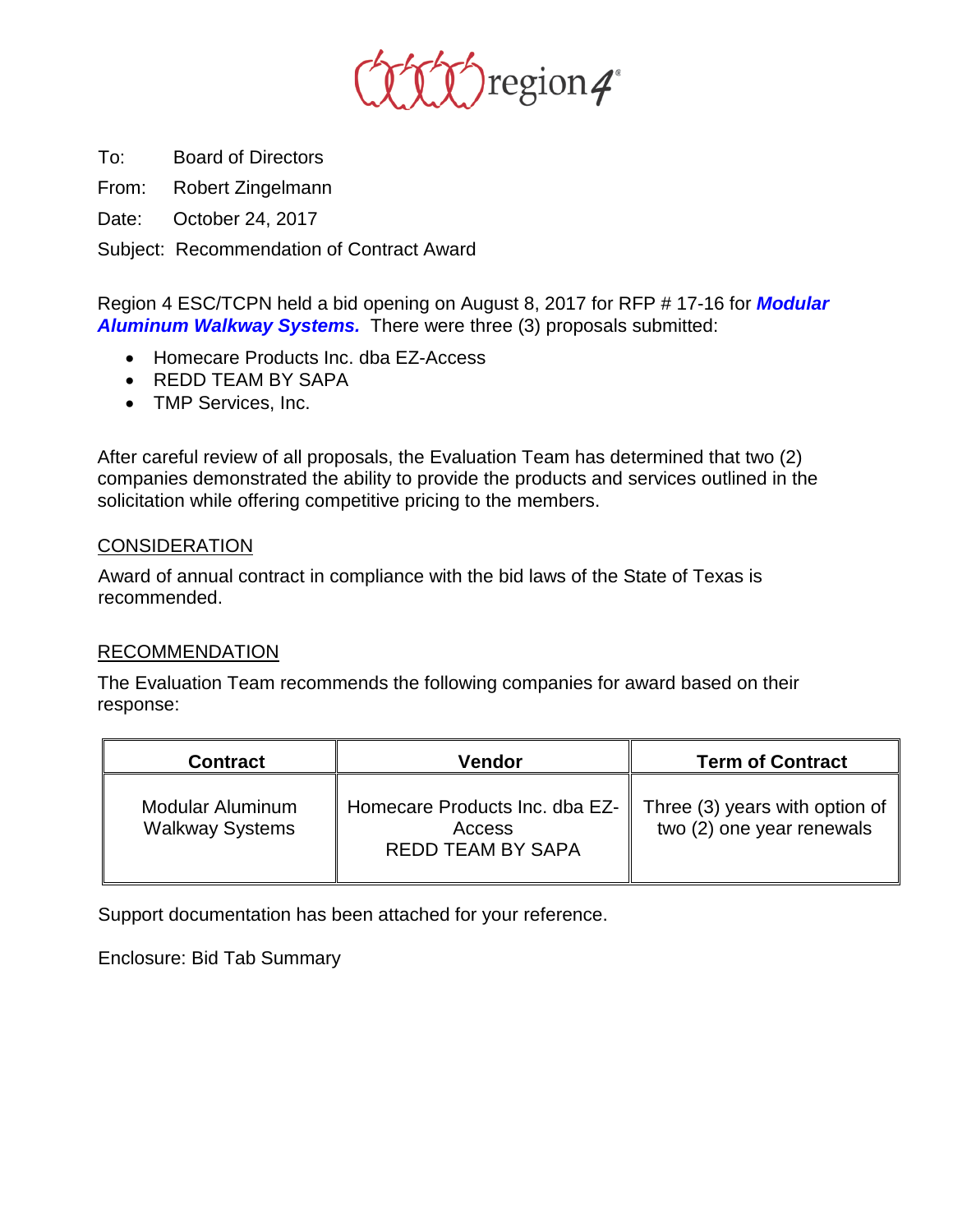

- To: Al Piper Contract Manager
- From: Robert Zingelmann Chief Financial Officer
- Date: October 24, 2017
- Subject: Approval of Contract Award

Per official action taken by the Board of Directors of Region 4 Education Service Center (ESC) on October 24, 2017 the following contract was approved as presented:

- **Modular Aluminum Walkway Systems**
	- Homecare Products Inc. dba EZ-Access
	- Sapa Extrusions LLC dba REDD Team by Sapa

Contract is effective March 1, 2018. If you have any questions, please let me know.